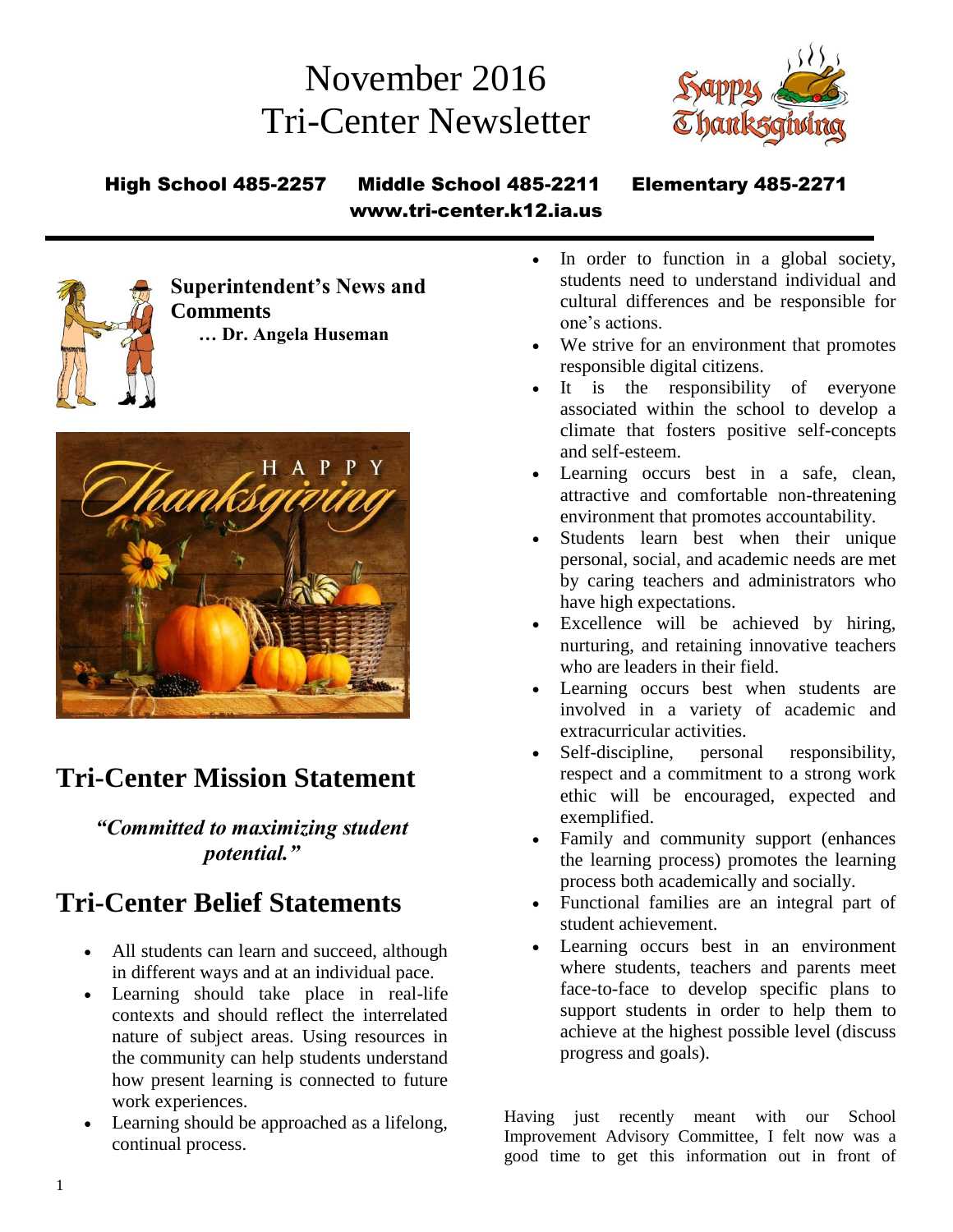everyone again. This group also discussed the results of our Needs Assessment and Testing Data. You can find all of this information on our website: tctrojans.org under the District Information tab then SIAC and October Minutes. If you are interested in being a part of this committee, please let Dr. Huseman know.

#### **Inclement Weather:**

As the seasons change, the type of weather that could affect our school schedule is on the way. We will make every effort to make decisions related to school cancellation, late starts, or early dismissals as timely and effectively as possible. We will post announcements to our website, Facebook page, twitter feed and local TV and radio stations, in addition to sending automated e-mails and phone calls to families that have given us contact information. Please remember, Parents, that the final decision is always yours. If you feel your student should stay home due to weather or other reasons, keep your student home and notify the school office. Also, if you do not believe you are receiving school messages, please call one of the offices to confirm your contact information.

#### **NONDISCRIMINATION/AFFIRMATIVE ACTION STATEMENT**

It is the policy of the Tri-Center Community School District not to discriminate on the basis of race, color, national origin, sex, disability, religion, creed, age (for employment) marital status (for programs), sexual orientation, gender identity, and socioeconomic status(for programs) in its educational programs and its employment practices. There is a grievance procedure for processing complaints of discrimination. If you have questions or a grievance related to this policy please contact the district's Equity Coordinator, Chad Harder, Secondary Principal, Tri-Center Community Schools, 33980 310th Street, Neola, IA 51559, (712)485-2257, charder@tctrojans.org.



## **Counseling Comments …Tami Harman**

November is a great month for

seniors to really work on college material because we have a break between sporting events and the next sport practices. It is also a month that we give Iowa Assessments.

#### **Seniors:**

There are still quite a few seniors and parents that I have not met with in regards to graduation requirements, scholarship materials, and postsecondary planning. Please call 712-485-2257 or email [tharman@tctrojans.org](mailto:tharman@tctrojans.org) to set up an appointment. My goal is to have 100% of the seniors with parents set up this meeting. I have met with 20 of the 54 seniors and their parent(s) to this date.

#### **Juniors:**

It is time to look at your schedules and make plans to ACT test. My recommendation is to take the February 11th test to establish a baseline and then take the John Baylor Test Prep here at Tri-Center before the April 8th test date. The common recommendation is to take the ACT twice junior year and twice senior year. Depending on the score, then parents/students will need to determine if more testing is needed.

Juniors will be taking the ASVAB (Armed Service Vocational Aptitude Battery Test) on February 23rd here at Tri-Center. This assessment gives them good career information.

Iowa Assessment Testing will be during the week of November 14th. Please encourage your son/daughter to do their best on these assessments. It is a great measurement tool for the student, parents and the school.

#### **November College Representatives:**

| November 9 Northwest Missouri State University<br>8:15 |
|--------------------------------------------------------|
| November 9 University of Northern Iowa<br>1:45         |